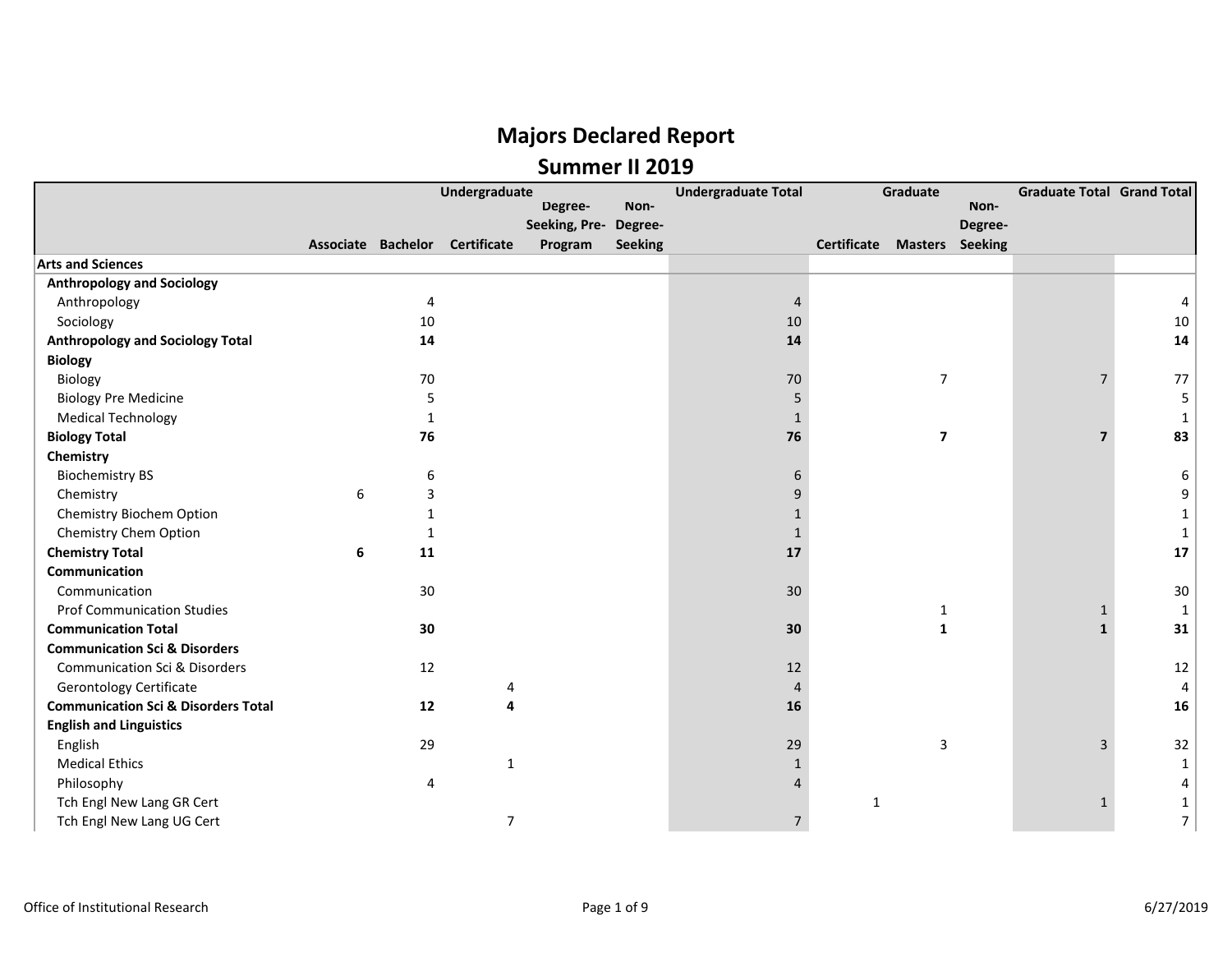|                                        | Undergraduate             |              |                    | <b>Undergraduate Total</b> | Graduate       |                |              | <b>Graduate Total Grand Total</b> |              |              |                |
|----------------------------------------|---------------------------|--------------|--------------------|----------------------------|----------------|----------------|--------------|-----------------------------------|--------------|--------------|----------------|
|                                        |                           |              |                    | Degree-                    | Non-           |                |              |                                   | Non-         |              |                |
|                                        |                           |              |                    | Seeking, Pre- Degree-      |                |                |              |                                   | Degree-      |              |                |
|                                        | <b>Associate Bachelor</b> |              | <b>Certificate</b> | Program                    | <b>Seeking</b> |                | Certificate  | <b>Masters</b> Seeking            |              |              |                |
| <b>English and Linguistics Total</b>   |                           | 33           | 8                  |                            |                | 41             | $\mathbf{1}$ | 3                                 |              |              | 45             |
| <b>General Studies</b>                 |                           |              |                    |                            |                |                |              |                                   |              |              |                |
| <b>Applied Science</b>                 |                           | 4            |                    |                            |                | 4              |              |                                   |              |              | 4              |
| <b>Business and Leadership Focus</b>   |                           |              |                    | 4                          |                | $\overline{4}$ |              |                                   |              |              | 4              |
| <b>Education Focus</b>                 |                           |              |                    | $\mathbf{1}$               |                | $\mathbf{1}$   |              |                                   |              |              | $\mathbf{1}$   |
| <b>Engineering and Science Focus</b>   |                           |              |                    | $\overline{2}$             |                | $\overline{2}$ |              |                                   |              |              | $\overline{2}$ |
| <b>General Studies</b>                 |                           | 79           |                    |                            |                | 79             |              |                                   |              |              | 79             |
| <b>General Studies Distance</b>        |                           | 5            |                    |                            |                | 5              |              |                                   |              |              | 5              |
| Soc Sci & Hum Focus                    |                           |              |                    | 4                          |                | $\overline{4}$ |              |                                   |              |              | 4              |
| Visual and Perform Arts Focus          |                           |              |                    | $\mathbf{1}$               |                | $\mathbf{1}$   |              |                                   |              |              | $\mathbf{1}$   |
| <b>General Studies Total</b>           |                           | 88           |                    | 12                         |                | 100            |              |                                   |              |              | 100            |
| <b>History</b>                         |                           |              |                    |                            |                |                |              |                                   |              |              |                |
| History                                |                           | 16           |                    |                            |                | 16             |              |                                   |              |              | 16             |
| <b>History Total</b>                   |                           | 16           |                    |                            |                | 16             |              |                                   |              |              | 16             |
| <b>Interdisciplinary Studies</b>       |                           |              |                    |                            |                |                |              |                                   |              |              |                |
| Intl Studies Certificate               |                           |              | 1                  |                            |                | $\mathbf{1}$   |              |                                   |              |              | 1              |
| Lesbian Gay Bisexual Tgender           |                           |              | 1                  |                            |                | $\mathbf{1}$   |              |                                   |              |              | $\mathbf{1}$   |
| Peace Conflct Stud Certificate         |                           |              | 3                  |                            |                | 3              |              |                                   |              |              | 3              |
| <b>Interdisciplinary Studies Total</b> |                           |              | 5                  |                            |                | 5              |              |                                   |              |              | 5              |
| Intl Language and Cul Studies          |                           |              |                    |                            |                |                |              |                                   |              |              |                |
| German                                 |                           | $\mathbf{1}$ |                    |                            |                | $\mathbf{1}$   |              |                                   |              |              | $\mathbf{1}$   |
| Spanish                                |                           | 9            |                    |                            |                | 9              |              |                                   |              |              | 9              |
| Intl Language and Cul Studies Total    |                           | 10           |                    |                            |                | 10             |              |                                   |              |              | 10             |
| <b>Mathematical Sciences</b>           |                           |              |                    |                            |                |                |              |                                   |              |              |                |
| <b>Actuarial Science</b>               |                           | 4            |                    |                            |                | 4              |              |                                   |              |              | 4              |
| Applied Math Ops Research              |                           |              |                    |                            |                |                |              | $\mathbf{1}$                      |              | $\mathbf{1}$ | $\mathbf{1}$   |
| Data Science & Applied Stats           |                           | $\mathbf{1}$ |                    |                            |                | 1              |              |                                   |              |              | $\mathbf{1}$   |
| Math Actuarial Science                 |                           | 3            |                    |                            |                | 3              |              |                                   |              |              | 3              |
| Mathematics                            |                           | 9            |                    |                            |                | 9              |              | 3                                 |              | 3            | 12             |
| <b>Mathematics Nondegree</b>           |                           |              |                    |                            |                |                |              |                                   | $\mathbf{1}$ | $\mathbf{1}$ | $\mathbf{1}$   |
| <b>Mathematics Teaching</b>            |                           | $\mathbf{1}$ |                    |                            |                | $\mathbf{1}$   |              |                                   |              |              | $\mathbf{1}$   |
| <b>Mathematical Sciences Total</b>     |                           | 18           |                    |                            |                | 18             |              | 4                                 | $\mathbf{1}$ | 5            | 23             |
| <b>Physics</b>                         |                           |              |                    |                            |                |                |              |                                   |              |              |                |
| Geology                                |                           | 1            |                    |                            |                | 1              |              |                                   |              |              | 1              |
| Physics                                |                           | 8            |                    |                            |                | 8              |              |                                   |              |              | 8              |
| <b>Physics Total</b>                   |                           | 9            |                    |                            |                | 9              |              |                                   |              |              | 9              |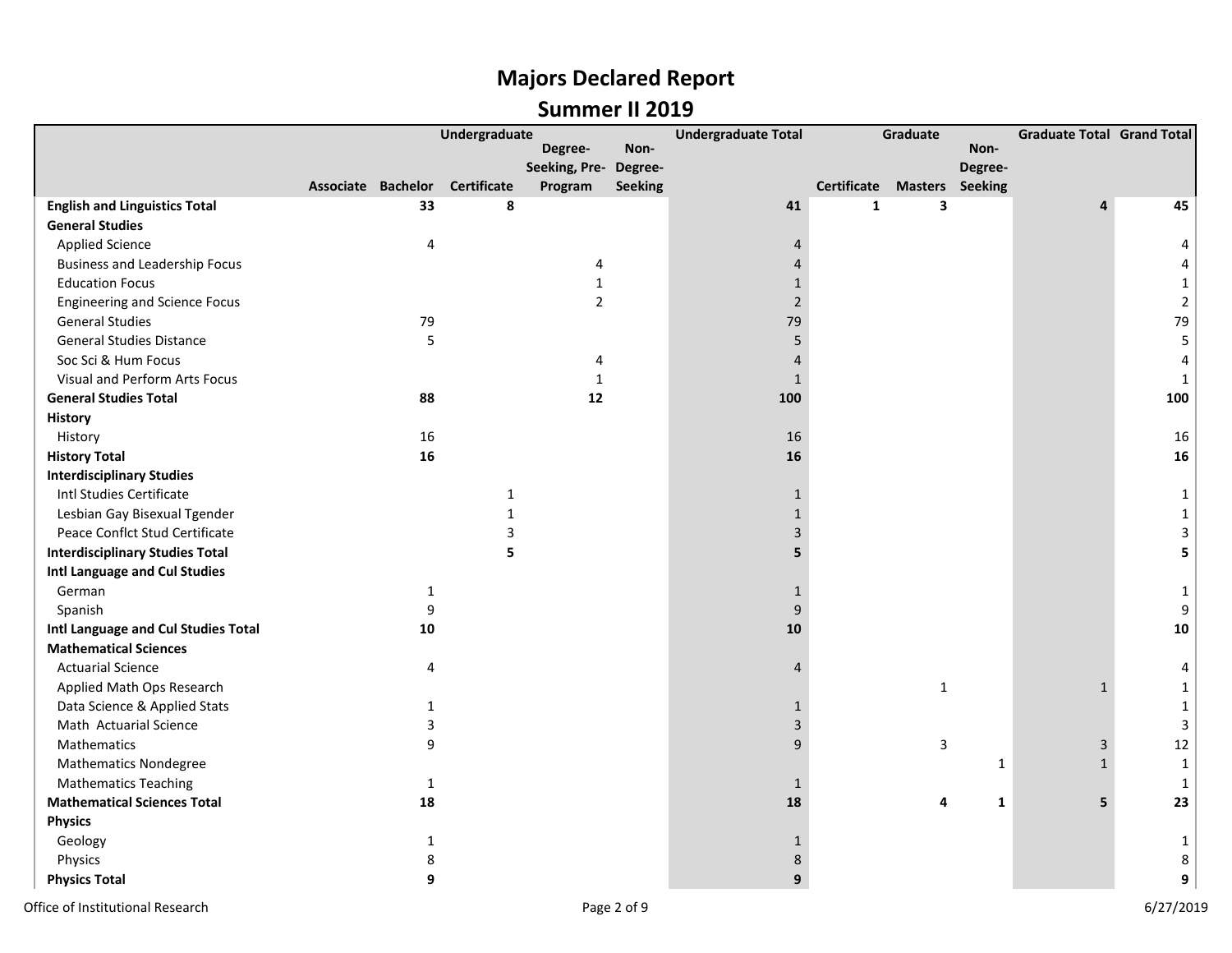|                                |           | Undergraduate   |                    |                       |                | <b>Undergraduate Total</b> | Graduate           |                |         | <b>Graduate Total Grand Total</b> |     |
|--------------------------------|-----------|-----------------|--------------------|-----------------------|----------------|----------------------------|--------------------|----------------|---------|-----------------------------------|-----|
|                                |           |                 |                    | Degree-               | Non-           |                            |                    |                | Non-    |                                   |     |
|                                |           |                 |                    | Seeking, Pre- Degree- |                |                            |                    |                | Degree- |                                   |     |
|                                | Associate | <b>Bachelor</b> | <b>Certificate</b> | Program               | <b>Seeking</b> |                            | <b>Certificate</b> | <b>Masters</b> | Seeking |                                   |     |
| <b>Political Science</b>       |           |                 |                    |                       |                |                            |                    |                |         |                                   |     |
| Civic Ed & Pub Adv Certificate |           |                 |                    |                       |                |                            |                    |                |         |                                   |     |
| Economics                      |           |                 |                    |                       |                |                            |                    |                |         |                                   |     |
| <b>Political Science</b>       |           | 16              |                    |                       |                | 16                         |                    |                |         |                                   | 16  |
| <b>Women's Studies</b>         |           |                 |                    |                       |                |                            |                    |                |         |                                   | 5   |
| <b>Political Science Total</b> |           | 26              | л                  |                       |                | 27                         |                    |                |         |                                   | 27  |
| Psychology                     |           |                 |                    |                       |                |                            |                    |                |         |                                   |     |
| Psychology                     |           | 56              |                    |                       |                | 56                         |                    |                |         |                                   | 56  |
| <b>Psychology Total</b>        |           | 56              |                    |                       |                | 56                         |                    |                |         |                                   | 56  |
| <b>Arts and Sciences Total</b> | ь         | 399             | 18                 | 12                    |                | 435                        |                    | 15             |         | 17                                | 452 |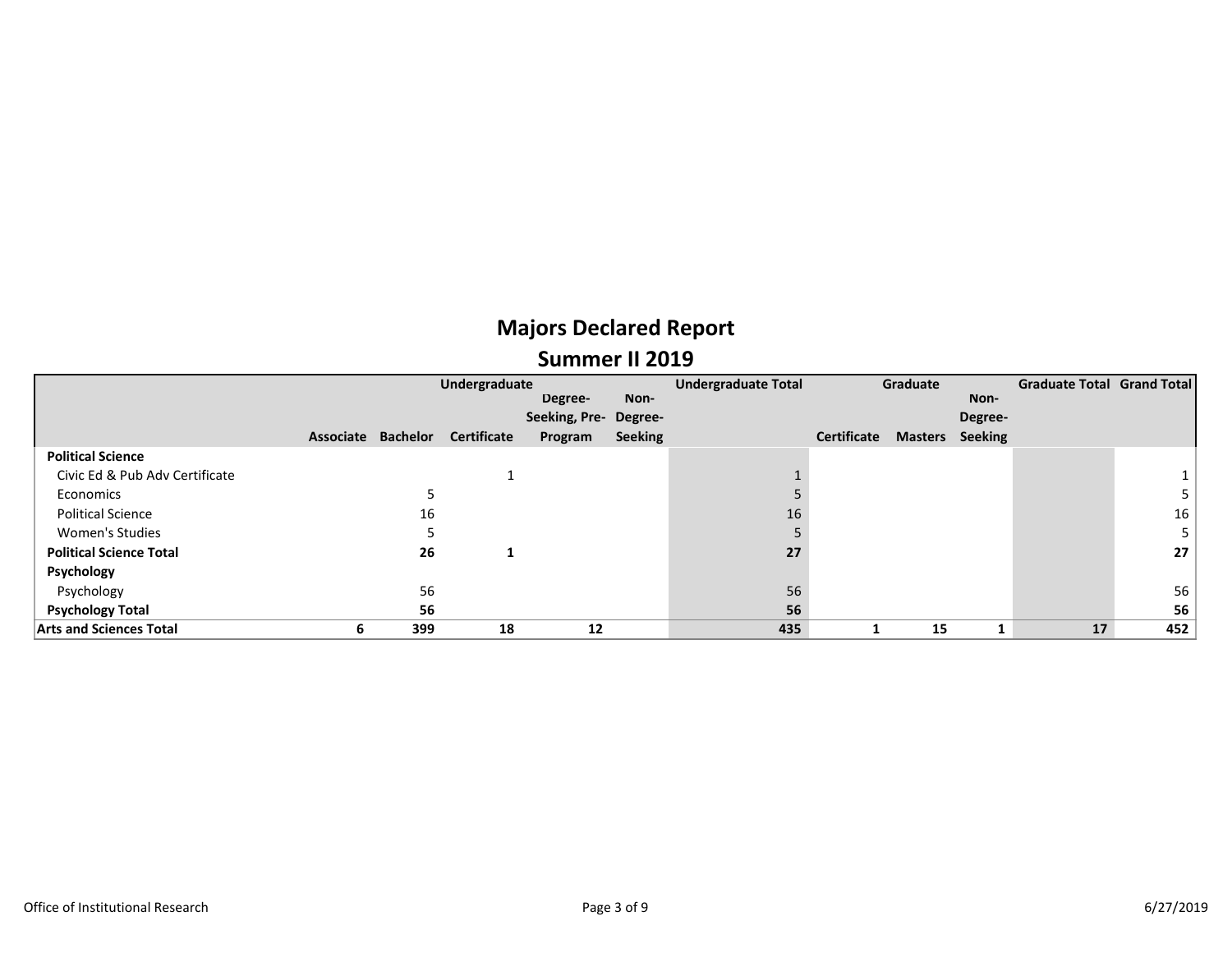|                                       | Undergraduate<br>Degree- |     |                                | Non-          | <b>Undergraduate Total</b> | Graduate | Non-        | <b>Graduate Total Grand Total</b> |                |    |                |
|---------------------------------------|--------------------------|-----|--------------------------------|---------------|----------------------------|----------|-------------|-----------------------------------|----------------|----|----------------|
|                                       |                          |     |                                | Seeking, Pre- | Degree-                    |          |             |                                   | Degree-        |    |                |
|                                       |                          |     | Associate Bachelor Certificate | Program       | Seeking                    |          | Certificate | <b>Masters</b> Seeking            |                |    |                |
| <b>Business</b>                       |                          |     |                                |               |                            |          |             |                                   |                |    |                |
| <b>Accounting</b>                     |                          |     |                                |               |                            |          |             |                                   |                |    |                |
| Accounting                            |                          | 28  |                                | 12            |                            | 40       |             |                                   |                |    | 40             |
| <b>Accounting Certificate</b>         |                          |     | 5                              |               |                            |          |             |                                   |                |    | 5              |
| <b>Bank Management Certificate</b>    |                          |     | 3                              |               |                            | 3        |             |                                   |                |    | 3              |
| <b>Accounting Total</b>               |                          | 28  | 8                              | 12            |                            | 48       |             |                                   |                |    | 48             |
| <b>Business Administration</b>        |                          |     |                                |               |                            |          |             |                                   |                |    |                |
| <b>Business General Bach</b>          |                          |     |                                | 9             |                            | q        |             |                                   |                |    | 9              |
| <b>Business Special</b>               |                          |     |                                |               |                            |          |             |                                   |                |    |                |
| <b>General Administration</b>         |                          |     |                                |               |                            |          |             | 27                                |                | 27 | 27             |
| <b>General Admin-Professional MBA</b> |                          |     |                                |               |                            |          |             | 1                                 |                |    |                |
| NonDegree MBA Grad                    |                          |     |                                |               |                            |          |             |                                   | $\overline{2}$ | 2  | $\overline{2}$ |
| <b>Business Administration Total</b>  |                          |     |                                | 10            |                            | 10       |             | 28                                | $\overline{2}$ | 30 | 40             |
| <b>Economics and Finance</b>          |                          |     |                                |               |                            |          |             |                                   |                |    |                |
| <b>Bus Econ Public Policy</b>         |                          | 3   |                                |               |                            |          |             |                                   |                |    | 4              |
| Finance                               |                          | 25  |                                | 14            |                            | 39       |             |                                   |                |    | 39             |
| <b>Economics and Finance Total</b>    |                          | 28  |                                | 15            |                            | 43       |             |                                   |                |    | 43             |
| <b>Management and Marketing</b>       |                          |     |                                |               |                            |          |             |                                   |                |    |                |
| Management                            |                          | 44  |                                | 16            |                            | 60       |             |                                   |                |    | 60             |
| Management BSB Distance               |                          |     |                                | 2             |                            | 3        |             |                                   |                |    | 3              |
| Marketing                             |                          | 33  |                                | 9             |                            | 42       |             |                                   |                |    | 42             |
| <b>Professional Sales Certificate</b> |                          |     |                                |               |                            |          |             |                                   |                |    | 1              |
| <b>Small Business Mgmt Certif</b>     |                          |     | З                              |               |                            | 3        |             |                                   |                |    | 3              |
| <b>Management and Marketing Total</b> |                          | 78  | л                              | 27            |                            | 109      |             |                                   |                |    | 109            |
| <b>Business Total</b>                 |                          | 134 | 12                             | 64            |                            | 210      |             | 28                                | $\overline{2}$ | 30 | 240            |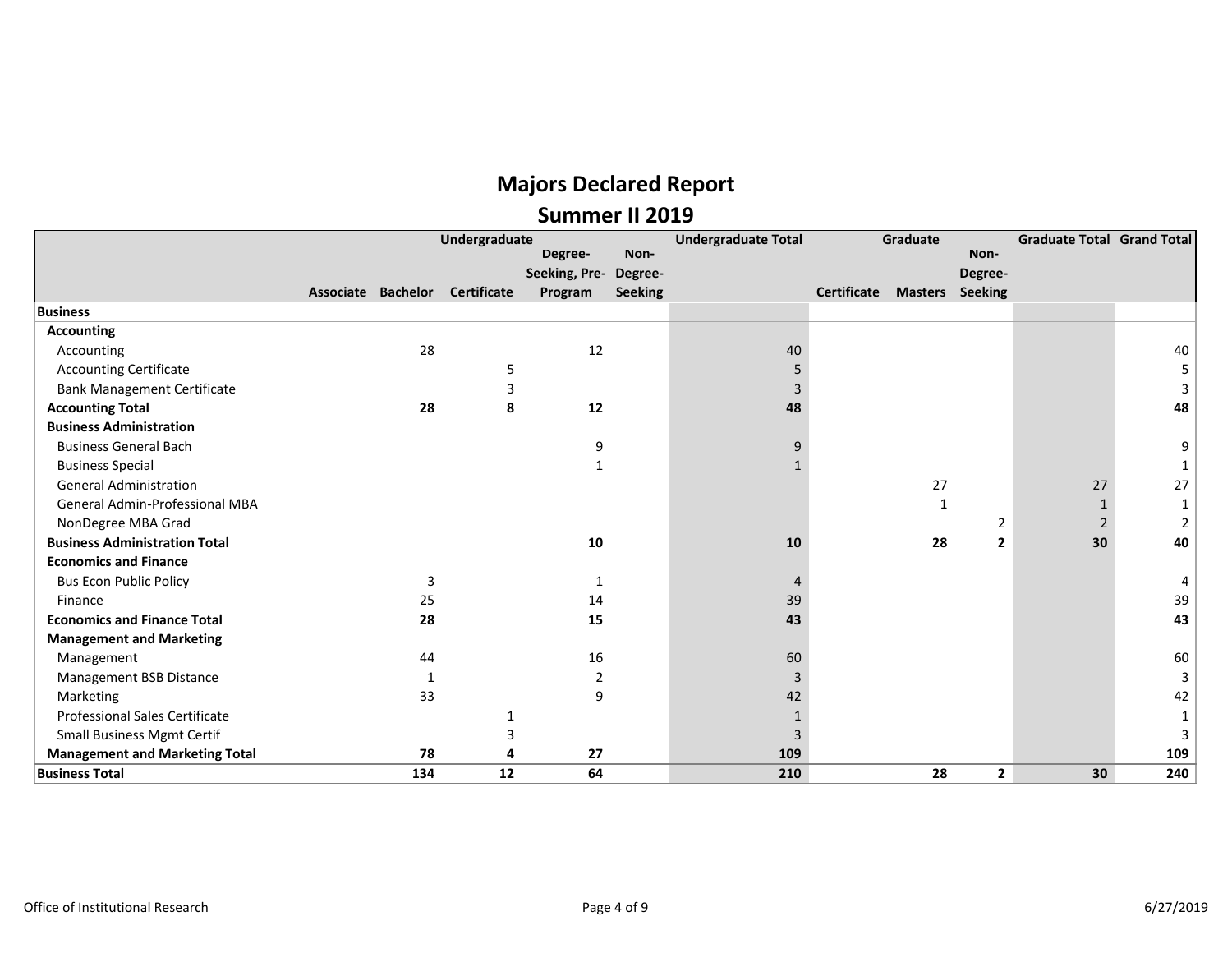|                                            | Undergraduate  |     |                                |                         |                | <b>Undergraduate Total</b> | Graduate                           |              |              | <b>Graduate Total Grand Total</b> |                |
|--------------------------------------------|----------------|-----|--------------------------------|-------------------------|----------------|----------------------------|------------------------------------|--------------|--------------|-----------------------------------|----------------|
|                                            |                |     |                                | Degree-                 | Non-           |                            |                                    |              | Non-         |                                   |                |
|                                            |                |     |                                | Seeking, Pre-           | Degree-        |                            |                                    |              | Degree-      |                                   |                |
|                                            |                |     | Associate Bachelor Certificate | Program                 | <b>Seeking</b> |                            | <b>Certificate Masters Seeking</b> |              |              |                                   |                |
| <b>Engineering Tech and Comp Sci</b>       |                |     |                                |                         |                |                            |                                    |              |              |                                   |                |
| <b>Civil/Mechanical Engineering</b>        |                |     |                                |                         |                |                            |                                    |              |              |                                   |                |
| <b>Bio-Mechanical Engr Cert</b>            |                |     | $\overline{2}$                 |                         |                | 2                          |                                    |              |              |                                   |                |
| <b>Civil Engineering</b>                   |                | 3   |                                | 3                       |                |                            |                                    |              |              |                                   | 6              |
| Engineering                                |                |     |                                |                         |                |                            |                                    | $\mathbf{1}$ |              | $\mathbf{1}$                      |                |
| Freshman Engineering                       |                |     |                                |                         |                | -1                         |                                    |              |              |                                   | 1              |
| <b>Mechanical Engineering</b>              |                | 16  |                                |                         |                | 17                         |                                    |              |              |                                   | 17             |
| <b>Civil/Mechanical Engineering Total</b>  |                | 19  | $\overline{2}$                 | 5                       |                | 26                         |                                    | 1            |              | $\mathbf{1}$                      | 27             |
| <b>Computer Science</b>                    |                |     |                                |                         |                |                            |                                    |              |              |                                   |                |
| <b>Computer Science</b>                    |                | 54  |                                |                         |                | 54                         |                                    |              |              |                                   | 54             |
| <b>Information Systems</b>                 | 2              | 6   |                                |                         |                | 8                          |                                    |              |              |                                   | 8              |
| <b>Computer Science Total</b>              | $\overline{2}$ | 60  |                                |                         |                | 62                         |                                    |              |              |                                   | 62             |
| <b>Electrical/Computer Engr</b>            |                |     |                                |                         |                |                            |                                    |              |              |                                   |                |
| <b>Computer Engineering</b>                |                | 6   |                                | $\mathbf{1}$            |                | 7                          |                                    |              |              |                                   | $\overline{7}$ |
| <b>Electrical Engineering</b>              |                | 14  |                                | $\overline{2}$          |                | 16                         |                                    |              |              |                                   | 16             |
| Engineering                                |                |     |                                |                         |                |                            |                                    | 3            |              | 3                                 | 3              |
| <b>Engineering Non Degree</b>              |                |     |                                |                         |                |                            |                                    |              | 1            | $\mathbf{1}$                      | $\mathbf{1}$   |
| <b>Electrical/Computer Engr Total</b>      |                | 20  |                                | $\overline{\mathbf{3}}$ |                | 23                         |                                    | 3            | $\mathbf{1}$ | 4                                 | 27             |
| <b>Organizational Leadership</b>           |                |     |                                |                         |                |                            |                                    |              |              |                                   |                |
| Organizational Leadership                  | 2              | 48  |                                |                         |                | 50                         |                                    | 23           |              | 23                                | 73             |
| <b>Organizational Leadership Total</b>     | $\overline{2}$ | 48  |                                |                         |                | 50                         |                                    | 23           |              | 23                                | 73             |
| <b>School of Polytechnic</b>               |                |     |                                |                         |                |                            |                                    |              |              |                                   |                |
| <b>Computer Engineering Tech</b>           |                | 3   |                                |                         |                | 3                          |                                    |              |              |                                   | 3              |
| <b>Construction Engineering Tech</b>       |                | 10  |                                |                         |                | 10                         |                                    |              |              |                                   | 10             |
| <b>Electrical Engineering Tech</b>         | $\overline{7}$ | 9   |                                |                         |                | 16                         |                                    |              |              |                                   | 16             |
| Electronic Comm Certificate                |                |     | $\mathbf{1}$                   |                         |                | $\mathbf{1}$               |                                    |              |              |                                   | $\mathbf{1}$   |
| Industrial Engineering Tech                |                | 3   |                                |                         |                | 3                          |                                    |              |              |                                   | 3              |
| <b>Information Technology</b>              |                | 11  |                                |                         |                | 11                         |                                    |              |              |                                   | 11             |
| <b>Mechanical Engineering Tech</b>         | 8              | 28  |                                |                         |                | 36                         |                                    |              |              |                                   | 36             |
| Technology                                 |                |     |                                |                         |                |                            |                                    | 1            |              | $\mathbf{1}$                      | 1              |
| <b>School of Polytechnic Total</b>         | 15             | 64  | 1                              |                         |                | 80                         |                                    | $\mathbf{1}$ |              | $\mathbf{1}$                      | 81             |
| <b>Engineering Tech and Comp Sci Total</b> | 19             | 211 | $\overline{\mathbf{3}}$        | 8                       |                | 241                        |                                    | 28           | $\mathbf{1}$ | 29                                | 270            |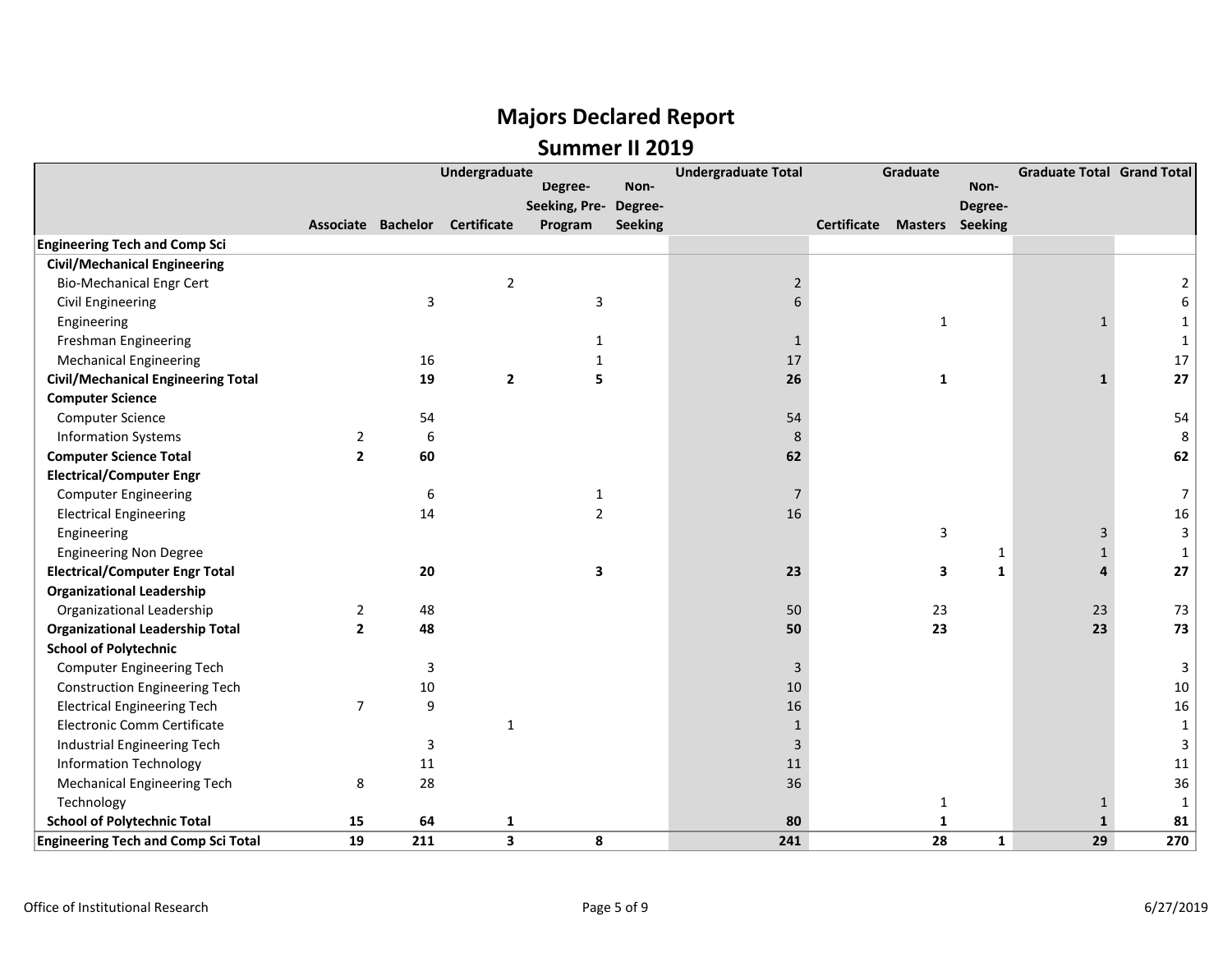|                                        | Undergraduate |                    |                    |                       |                | <b>Undergraduate Total</b> | Graduate    |                |                | Graduate Total Grand Total |                |
|----------------------------------------|---------------|--------------------|--------------------|-----------------------|----------------|----------------------------|-------------|----------------|----------------|----------------------------|----------------|
|                                        |               |                    |                    | Degree-               | Non-           |                            |             |                | Non-           |                            |                |
|                                        |               |                    |                    | Seeking, Pre- Degree- |                |                            |             |                | Degree-        |                            |                |
|                                        |               | Associate Bachelor | <b>Certificate</b> | Program               | <b>Seeking</b> |                            | Certificate | <b>Masters</b> | <b>Seeking</b> |                            |                |
| <b>Health and Human Services</b>       |               |                    |                    |                       |                |                            |             |                |                |                            |                |
| <b>Dental Education</b>                |               |                    |                    |                       |                |                            |             |                |                |                            |                |
| Dental Clinician                       |               |                    |                    |                       |                |                            |             |                |                |                            |                |
| <b>Dental Technology</b>               |               |                    |                    |                       |                |                            |             |                |                |                            |                |
| <b>Dental Education Total</b>          |               |                    |                    |                       |                |                            |             |                |                |                            | 2 <sup>1</sup> |
| <b>Nursing</b>                         |               |                    |                    |                       |                |                            |             |                |                |                            |                |
| Nursing                                |               | 44                 |                    |                       |                | 44                         |             |                |                |                            | 44             |
| <b>Nursing Total</b>                   |               | 44                 |                    |                       |                | 44                         |             |                |                |                            | 44             |
| <b>Health and Human Services Total</b> |               | 46                 |                    |                       |                | 46                         |             |                |                |                            | 46             |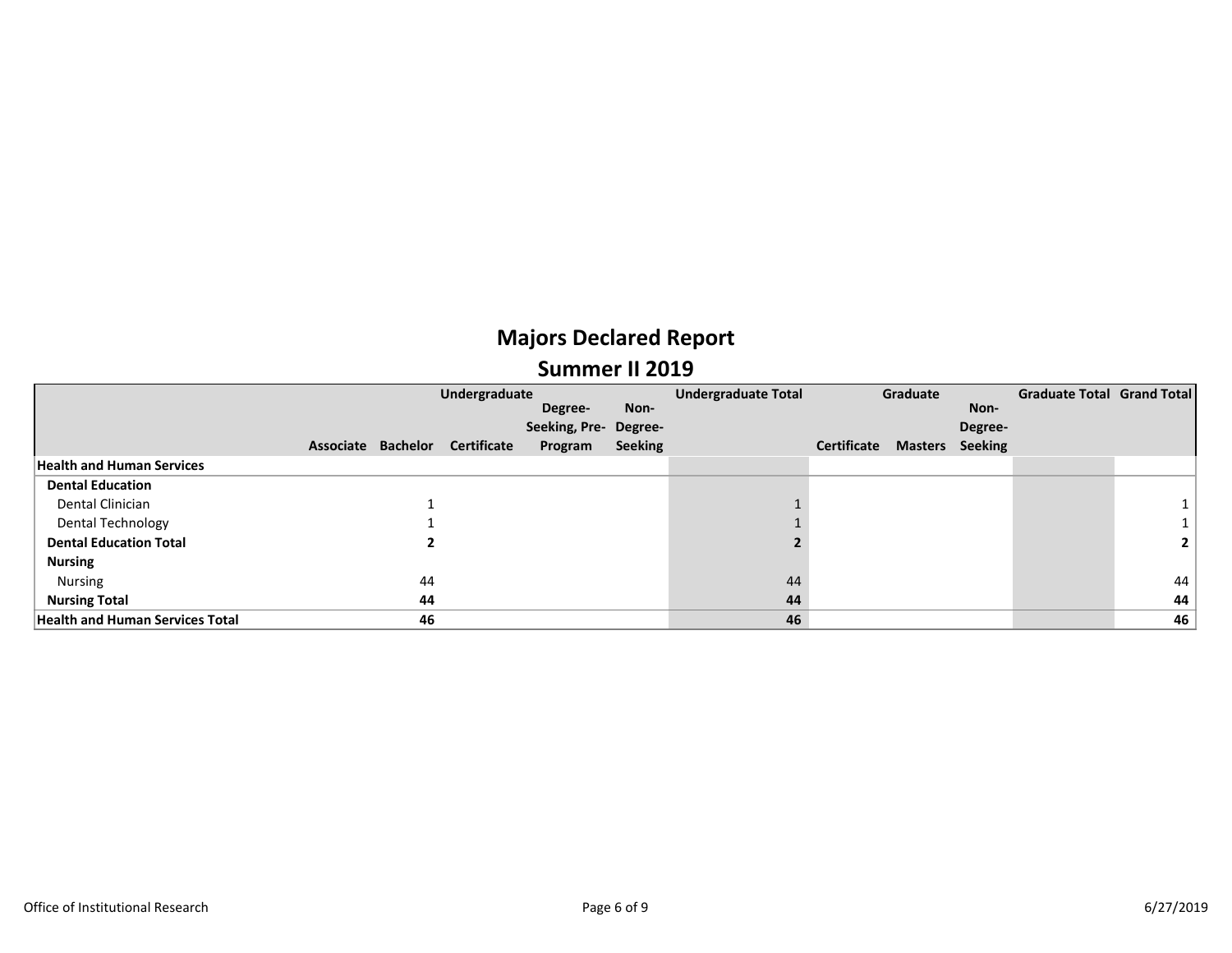|                                           |                    | Undergraduate      |                       |                         | <b>Undergraduate Total</b> |                                    | Graduate       |                | <b>Graduate Total Grand Total</b> |                         |
|-------------------------------------------|--------------------|--------------------|-----------------------|-------------------------|----------------------------|------------------------------------|----------------|----------------|-----------------------------------|-------------------------|
|                                           |                    |                    | Degree-               | Non-                    |                            |                                    |                | Non-           |                                   |                         |
|                                           |                    |                    | Seeking, Pre- Degree- |                         |                            |                                    |                | Degree-        |                                   |                         |
|                                           | Associate Bachelor | <b>Certificate</b> | Program               | <b>Seeking</b>          |                            | <b>Certificate Masters Seeking</b> |                |                |                                   |                         |
| <b>Professional Studies</b>               |                    |                    |                       |                         |                            |                                    |                |                |                                   |                         |
| <b>Educational Studies</b>                |                    |                    |                       |                         |                            |                                    |                |                |                                   |                         |
| <b>Elementary Education</b>               | $\overline{2}$     |                    |                       |                         | $\sqrt{2}$                 |                                    |                |                |                                   | $\overline{2}$          |
| <b>Educational Studies Total</b>          | $\mathbf{2}$       |                    |                       |                         | $\overline{2}$             |                                    |                |                |                                   | $\overline{\mathbf{c}}$ |
| <b>Hospitality and Tourism Mgmt</b>       |                    |                    |                       |                         |                            |                                    |                |                |                                   |                         |
| <b>Hospitality Management</b>             | 16                 |                    |                       |                         | 16                         |                                    |                |                |                                   | 16                      |
| <b>Hospitality and Tourism Mgmt Total</b> | 16                 |                    |                       |                         | 16                         |                                    |                |                |                                   | 16                      |
| <b>Human Services</b>                     |                    |                    |                       |                         |                            |                                    |                |                |                                   |                         |
| <b>Human Services</b>                     | 14                 |                    | 16                    |                         | 30                         |                                    |                |                |                                   | 30                      |
| <b>Human Services Total</b>               | 14                 |                    | 16                    |                         | 30                         |                                    |                |                |                                   | 30                      |
| <b>Public Policy</b>                      |                    |                    |                       |                         |                            |                                    |                |                |                                   |                         |
| <b>Criminal Justice</b>                   | 18                 |                    |                       |                         | 18                         |                                    |                |                |                                   | 18                      |
| <b>Health Services Admin</b>              | 6                  |                    |                       |                         | 6                          |                                    |                |                |                                   | $\boldsymbol{6}$        |
| Pre Public Affairs Bachelor               |                    |                    | $\mathbf{1}$          |                         | $\mathbf{1}$               |                                    |                |                |                                   | $\mathbf{1}$            |
| <b>Public Administration</b>              |                    |                    |                       |                         |                            |                                    | $\overline{7}$ |                | $\overline{7}$                    | $\overline{7}$          |
| <b>Public Affairs</b>                     | 11                 |                    |                       |                         | 11                         |                                    |                |                |                                   | 11                      |
| <b>Public Management</b>                  |                    |                    |                       |                         |                            |                                    | 4              |                | $\overline{4}$                    | $\overline{4}$          |
| <b>Public Policy Total</b>                | 35                 |                    | $\mathbf{1}$          |                         | 36                         |                                    | 11             |                | 11                                | 47                      |
| <b>School of Education</b>                |                    |                    |                       |                         |                            |                                    |                |                |                                   |                         |
| Counseling                                |                    |                    |                       |                         |                            |                                    | 65             |                | 65                                | 65                      |
| <b>Counseling Nondegree</b>               |                    |                    |                       |                         |                            |                                    |                | $\overline{2}$ | $\overline{2}$                    | $\overline{2}$          |
| <b>Early Childhood Education</b>          | 17                 |                    |                       | $\mathbf 2$             | 19                         |                                    |                |                |                                   | 19                      |
| <b>Earth Space Science Education</b>      | $\overline{2}$     |                    |                       |                         | $\overline{2}$             |                                    |                |                |                                   | $\overline{2}$          |
| <b>Educational Leadership</b>             |                    |                    |                       |                         |                            |                                    | 20             |                | 20                                | 20                      |
| Elem Ed Education Policy                  | 3                  |                    |                       |                         | 3                          |                                    |                |                |                                   | $\overline{3}$          |
| <b>Elementary Education</b>               | 71                 |                    |                       | $\mathbf{1}$            | 72                         |                                    |                |                |                                   | 72                      |
| <b>English Education</b>                  | 5                  |                    |                       |                         | 5                          |                                    |                |                |                                   | 5                       |
| Middle School Education                   | 8                  |                    |                       |                         | 8                          |                                    |                |                |                                   | 8                       |
| Pre-Educational Leadership                |                    |                    |                       |                         |                            |                                    |                | $\mathbf{1}$   | $\mathbf{1}$                      | $\mathbf{1}$            |
| Sec Ed Education Policy                   | $\mathbf{1}$       |                    |                       |                         | $\mathbf{1}$               |                                    |                |                |                                   | $\mathbf{1}$            |
| <b>Secondary Education</b>                | 10                 |                    |                       |                         | 10                         |                                    | 1              |                | $\mathbf{1}$                      | 11                      |
| Social Studies Education                  | 10                 |                    |                       |                         | 10                         |                                    |                |                |                                   | 10                      |
| <b>Special Education</b>                  |                    |                    |                       |                         |                            |                                    | 12             |                | 12                                | 12                      |
| <b>Special Education Certificate</b>      |                    |                    |                       |                         |                            | 3                                  |                |                | $\overline{3}$                    | 3                       |
| <b>School of Education Total</b>          | 127                |                    |                       | 3                       | 130                        | 3                                  | 98             | 3              | 104                               | 234                     |
| <b>Professional Studies Total</b>         | 194                |                    | 17                    | $\overline{\mathbf{3}}$ | 214                        | 3                                  | 109            | $\mathbf{3}$   | 115                               | 329                     |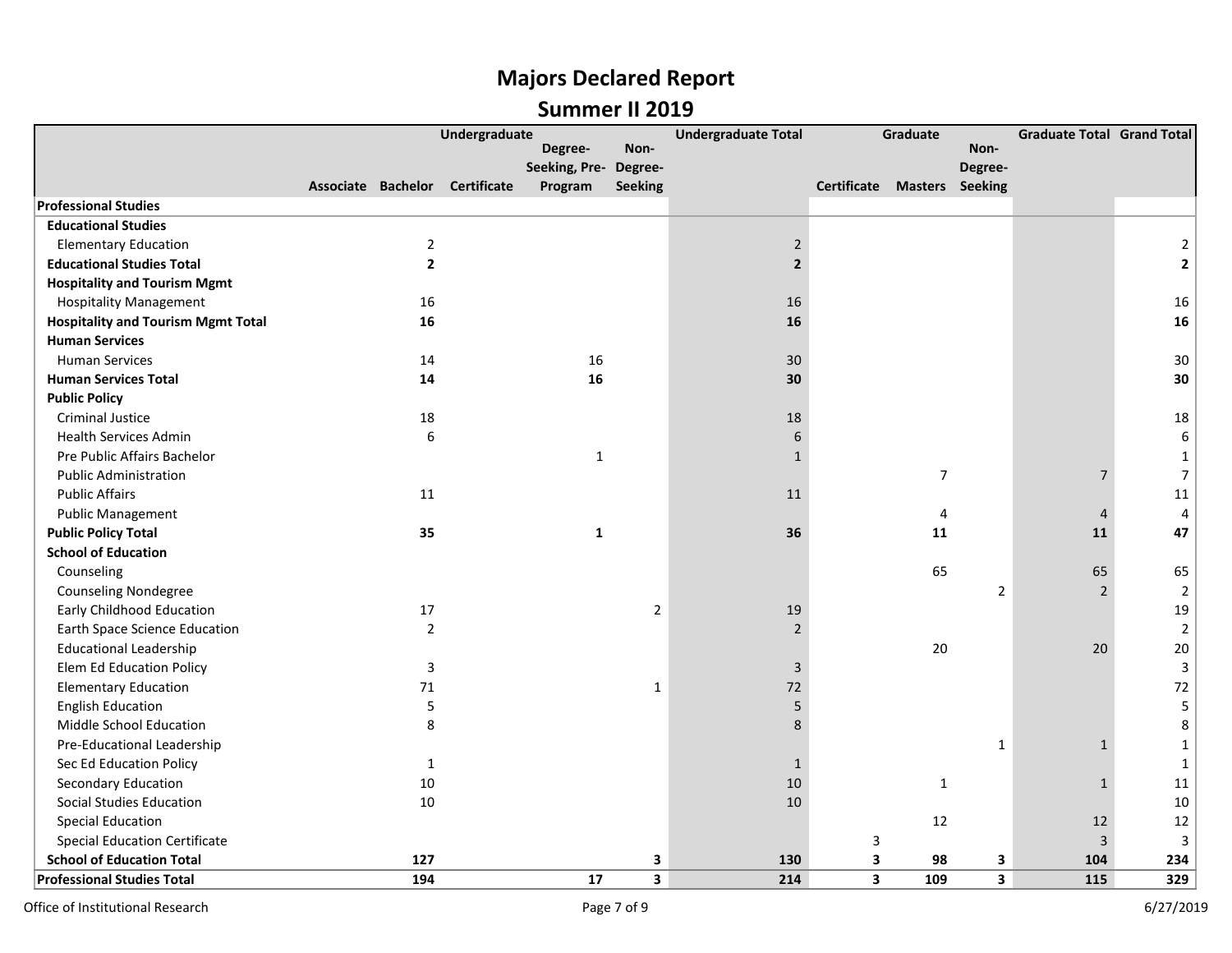|                                                | Undergraduate      |                    |               |                | <b>Undergraduate Total</b> | Graduate    |                |                | Graduate Total Grand Total |                |
|------------------------------------------------|--------------------|--------------------|---------------|----------------|----------------------------|-------------|----------------|----------------|----------------------------|----------------|
|                                                |                    |                    | Degree-       | Non-           |                            |             |                | Non-           |                            |                |
|                                                |                    |                    | Seeking, Pre- | Degree-        |                            |             |                | Degree-        |                            |                |
|                                                | Associate Bachelor | <b>Certificate</b> | Program       | <b>Seeking</b> |                            | Certificate | <b>Masters</b> | <b>Seeking</b> |                            |                |
| <b>Unit of Affiliated Programs</b>             |                    |                    |               |                |                            |             |                |                |                            |                |
| <b>Collegiate Connection</b>                   |                    |                    |               |                |                            |             |                |                |                            |                |
| High School Student Non Degree                 |                    |                    |               | 21             | 21                         |             |                |                |                            | 21             |
| <b>Collegiate Connection Total</b>             |                    |                    |               | 21             | 21                         |             |                |                |                            | 21             |
| <b>Student Success &amp; Transitions</b>       |                    |                    |               |                |                            |             |                |                |                            |                |
| Business and Leadership Pathwy                 |                    |                    |               |                |                            |             |                |                |                            | 3              |
| Engineering and Sci Pathway                    |                    |                    |               |                |                            |             |                |                |                            |                |
| Non Degree No Option                           |                    |                    |               | 49             | 49                         |             |                |                |                            | 49             |
| Soc Sci and Humanities Pathway                 |                    |                    |               |                |                            |             |                |                |                            | $4^{\circ}$    |
| <b>UG Transitional Program</b>                 |                    |                    |               |                |                            |             |                |                |                            | $\overline{2}$ |
| Undecided                                      |                    |                    |               |                |                            |             |                |                |                            |                |
| <b>Visiting Regional Campus Trans</b>          |                    |                    |               | 16             | 16                         |             |                |                |                            | 16             |
| Visual and Perform Arts Pathwy                 |                    |                    |               |                |                            |             |                |                |                            |                |
| <b>Student Success &amp; Transitions Total</b> |                    |                    | 13            | 65             | 78                         |             |                |                |                            | 78             |
| <b>Unit of Affiliated Programs Total</b>       |                    |                    | 13            | 86             | 99                         |             |                |                |                            | 99             |